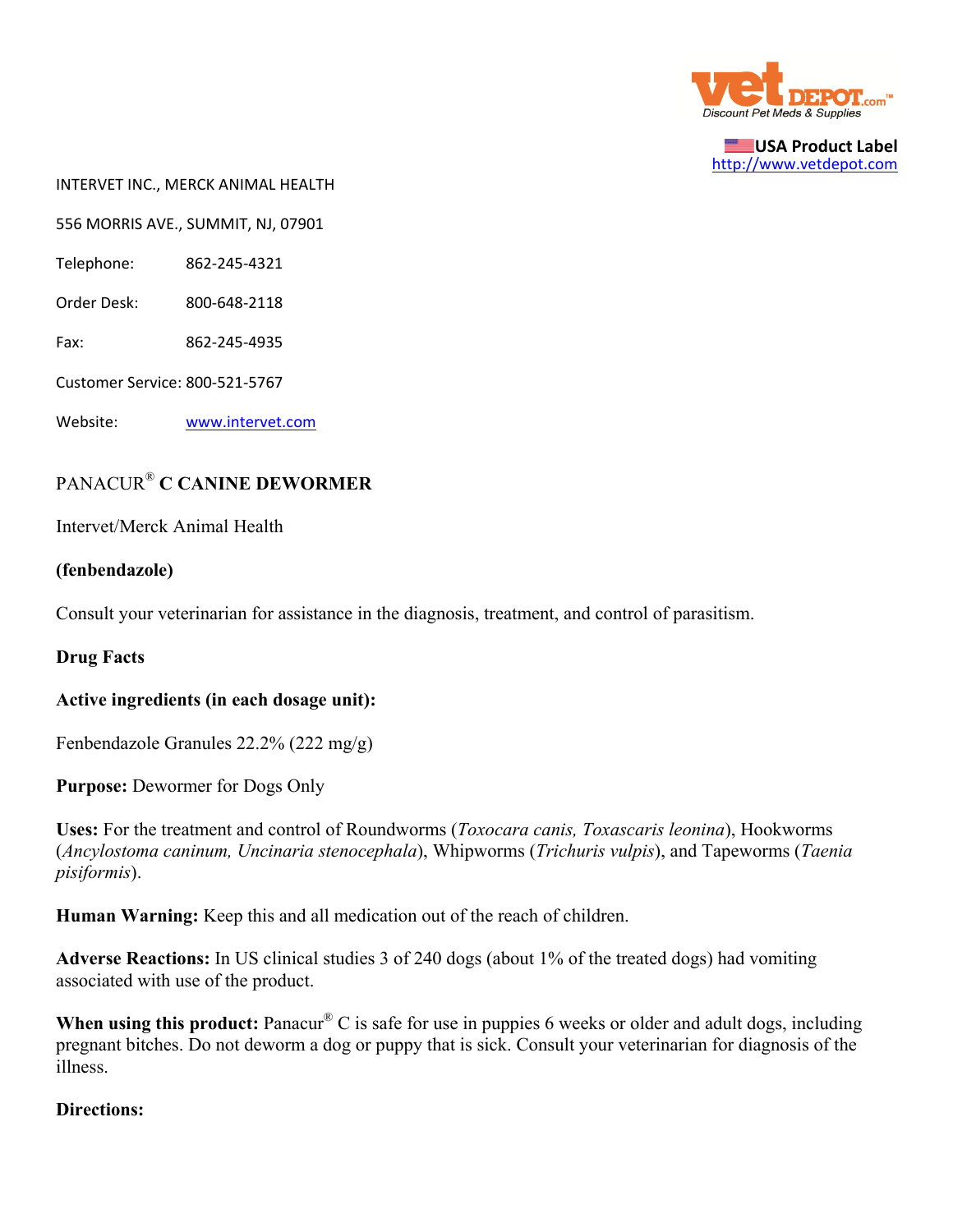The daily dose for Panacur<sup>®</sup> C is 50 mg/kg (22.7 mg/lb) of body weight. Please refer to the following dosing table for help in finding the right dose for your dog.

# **Dosing Table**

| Dog Weight | Packet Size*                                                      |  |
|------------|-------------------------------------------------------------------|--|
| 10 pounds  | 1 gram                                                            |  |
| 20 pounds  | 2 gram                                                            |  |
| 30 pounds  | 1 gram $+$ 2 gram                                                 |  |
| 40 pounds  | 4 gram                                                            |  |
| 50 pounds  | 1 gram $+$ 4 gram                                                 |  |
| 60 pounds  | 2 gram $+$ 4 gram                                                 |  |
| 80 pounds  | Two 4 gram                                                        |  |
|            | Over 80 pounds Use combinations to obtain recommended daily dose. |  |

### **\*Packet size is the daily dose. The dog must be treated with this dose for 3 days in a row.**

You should weigh your dog to make sure you are using the right size and number of packets. If your dog's weight is in-between the suggested dosing sizes, it is safe to use the next higher size. For example, a 15-pound dog should be treated with the 2-gram packet.

Give Panacur<sup>®</sup> C to your dog by mixing the daily dose with a small amount of the usual food. Make sure your dog eats all of the medicated food. You may need to moisten dry dog food to aid mixing.

Repeat the daily dose for three days in a row.

# **Other Information:**

**Diagnosis of Parasites:** Specific diagnoses require laboratory testing. Consult your veterinarian for help in the diagnosis, treatment, and control of parasitism. Dogs can become infected with several different kinds of tapeworms. Panacur® C only kills *Taenia* species of tapeworms. If you continue to see tapeworm segments in your dog's stool after treatment with Panacur® C, consult your veterinarian.

### **Recommended Deworming Schedule:**

Deworming schedules may vary depending on the climate where you live and the activity of your dog. The following schedule should be used as general guidance. Newly weaned pups (6 to 8 weeks of age) should be dewormed at 6, 8, 10, and 12 weeks of age. Treat the dam at the same time as the puppies. Dogs over six months of age should be dewormed at least twice each year. Each deworming requires 3 daily treatments. (See Directions)

**Storage:** Store at controlled room temperature (59-86°F).

### **Questions? Comments?**

To report a suspected adverse reaction or to obtain product information including material safety data sheets (MSDS), call 1-800-441-8272.